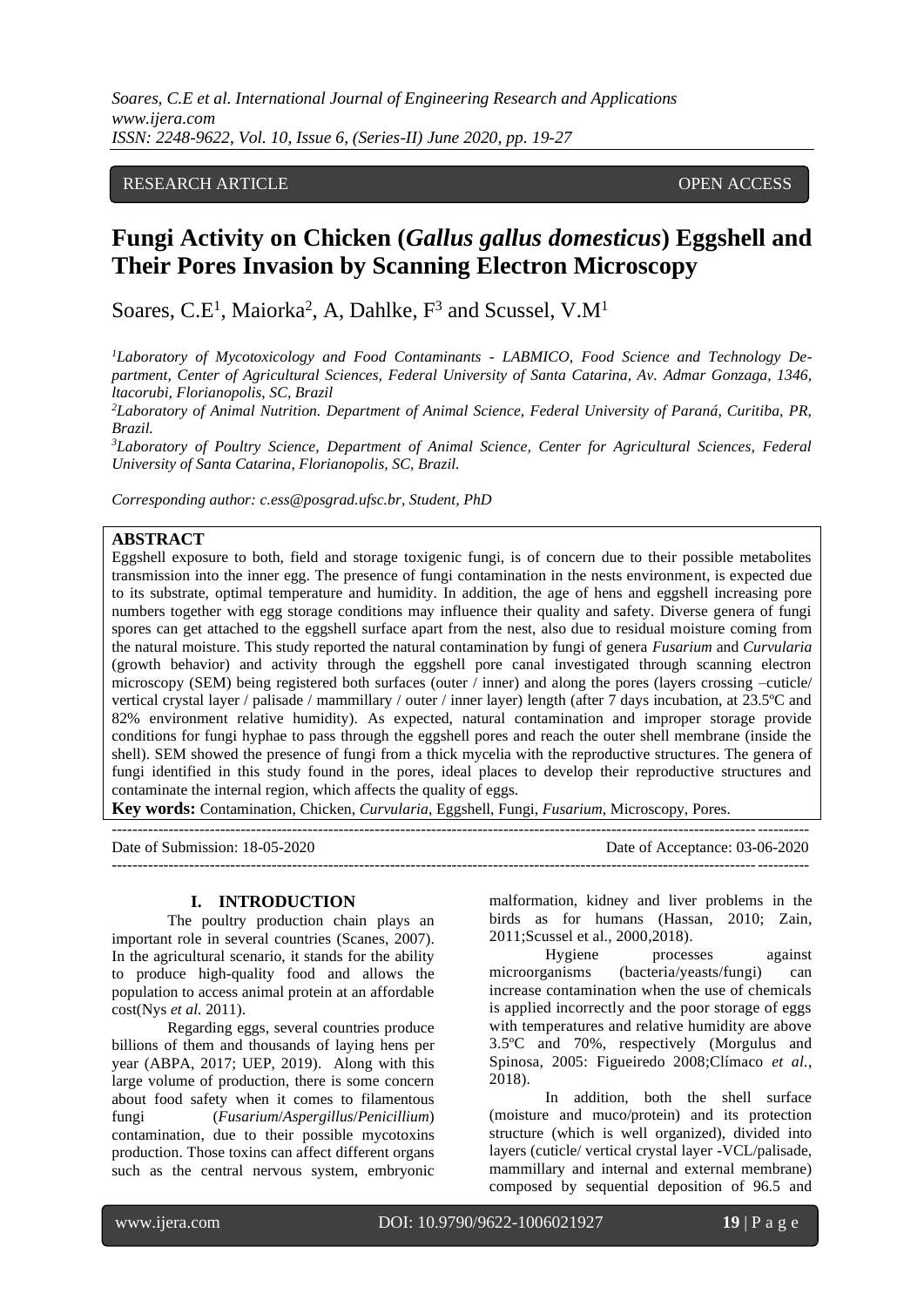3.5% of mineral and organic fraction, respectively (Hincke *et al.* 2012a).

Nests material (dry straw, rice husk, etc.),utilized for eggs posture, must be clean, dry and free of microorganisms including fungi to prevent dirty/contaminants and cracks to the eggs, which would further increase the possibility of contamination (Soares *et al.* 2017).

Eggs (prior posture) are usually less contamination despite of types (Okamura *et al.* 2007). As expected, after laying (exposure to the environment), eggs may be contaminated by different sources, including soil, dust and poorly cleaned nesting materials(Goodenough and Stallwood 2012).

Several sanitizing compounds are tested to reduce microbial contamination, especially in wash water. On the other hand, often these sanitizers are ineffective in controlling eggshell fungi (Knape *et al.* 1999). Fungi spores an other contaminants can stick(surface) and/or reach(through pores)the edible part (egg white and yolk) and may lead to risks to human and animal health (Suleiman, 2018; Barbosa *et al.*, 2012).

Scanning electron microscopy (SEM) was used to evaluate the quality of the hen's eggshell, mainly to obtain information about the mineralization of the layers that make up the shell. Regarding microorganisms, it is utilized as a tool for identification and investigation of reproductive structures of filamentous fungi (Eduard et. al 1988; Choi *et al.*, 2010;Soares, et al., 2018).

This work aimed to evaluate the behavior of filamentous fungi by natural contamination of chicken eggs (*Gallus gallus domesticus*) and shell invasion activity through the pores utilized scanning electron microscopy (SEM) techniques.

## **II. MATERIAL AND METHODS 2.1 MATERIAL**

**Samples:**chicken whole fresh eggs – collected\* two days after laying on nests (mix of wood shavings and straws).\*from a poultry farm where birds (over two years old) are reared free, with *ad libitum* water and a controlled diet, formulated with corn and soybean meal and pasture.

**Culture media and reagents***:* potato dextrose agar (PDA) and peptone bacteriology media were from Himedia (Curitiba, Parana, Brazil) and chloramphenicol from Vetec (Duque de Caxias, RJ, Brazil), phenolphthalein and sodium hydroxide, from Merck (Darmstadt,Germany).

**Equipment:** micropipette(1ml), Kasvi, (Curitiba, PR, Brazil), laminar flowcabinet, Veco (Campinas, SP, Brazil); fume cabinet, Quimis (Diadema, SP, Brazil)

colonies counter, Phoenix (Araraquara, SP, Brazil), bacteriological incubator, Model Sterilifer Sx13 Dtmc (São Paulo, SP, Brazil); scanning electron microscope(5000x), model JSM- 6390LV, Jeol (Peabody, Mass., USA) and gold coating machine, model EM- SCD 500, Leica (Leider, IL, USA). Other materials: stubs (small metal blocks), 9 and 10 mm for diameter for height, rescpectivelly.

# **2.2 METHODS**

**Egg incubation:** briefly, 12 whole eggs were stored in a microbiological incubator at an average temperature of 23.5  $\degree$ C for a period of 7 days. The samples were observed daily through the glass door to monitor the natural development of fungi.

**Eggshells preparation for microscopy (SEM**): Briefly, different fragments (5-10 mm) of eggshells (where the colony of fungi grew). Then, these fragments were immediately prepared for SEM observation (surfaces and cross-sections) after being fixed in stubs (containing double-sided carbon tape) were coated with gold (with a layer of gold at 40 nm under vacuum).

# **III. RESULTS AND DISCUSSION**

It was possible to observe colonies of fungi established on the eggshell, and after the shell has broken, we can observe the dark coloration on the inner membrane of the shell (inner region of the egg), possibly caused by the fungi. However, when analyzed under SEM, it was not possible to observe with visual quality hyphae or other vegetative structures of the fungi in the inner membrane of the shell.

The network of interlacing fibres in the egg membrane (Ketta and Tůamová 2016) resembles filamentous fungal hyphae, which implies further studies to assess the behavior of the hyphae inside the egg. Probably protected against microbial attacks, by the chemical defense system present in the membranes of the shell and the albumen (Stadelman, William J.; Cotterill 2013).

### **3.1 FUNGI GROWTH ON EGGSHELL – OUTER AND INNER SURFACE**

From the data obtained on the chicken eggshell, it was possible to observe its growth behavior through the eggshell (both, surfaces and pores) by applying microscopy techniques (SEM). figures 1- 5, respectively, shows SEM micrographs of eggshell surfaces (inner and outer) and pores infected by their hyphae/mycelia and reproductive structures.

As expected, different genera of fungi were able to grow on the eggshell (Fig1a,b).Some with intense development and propagate due to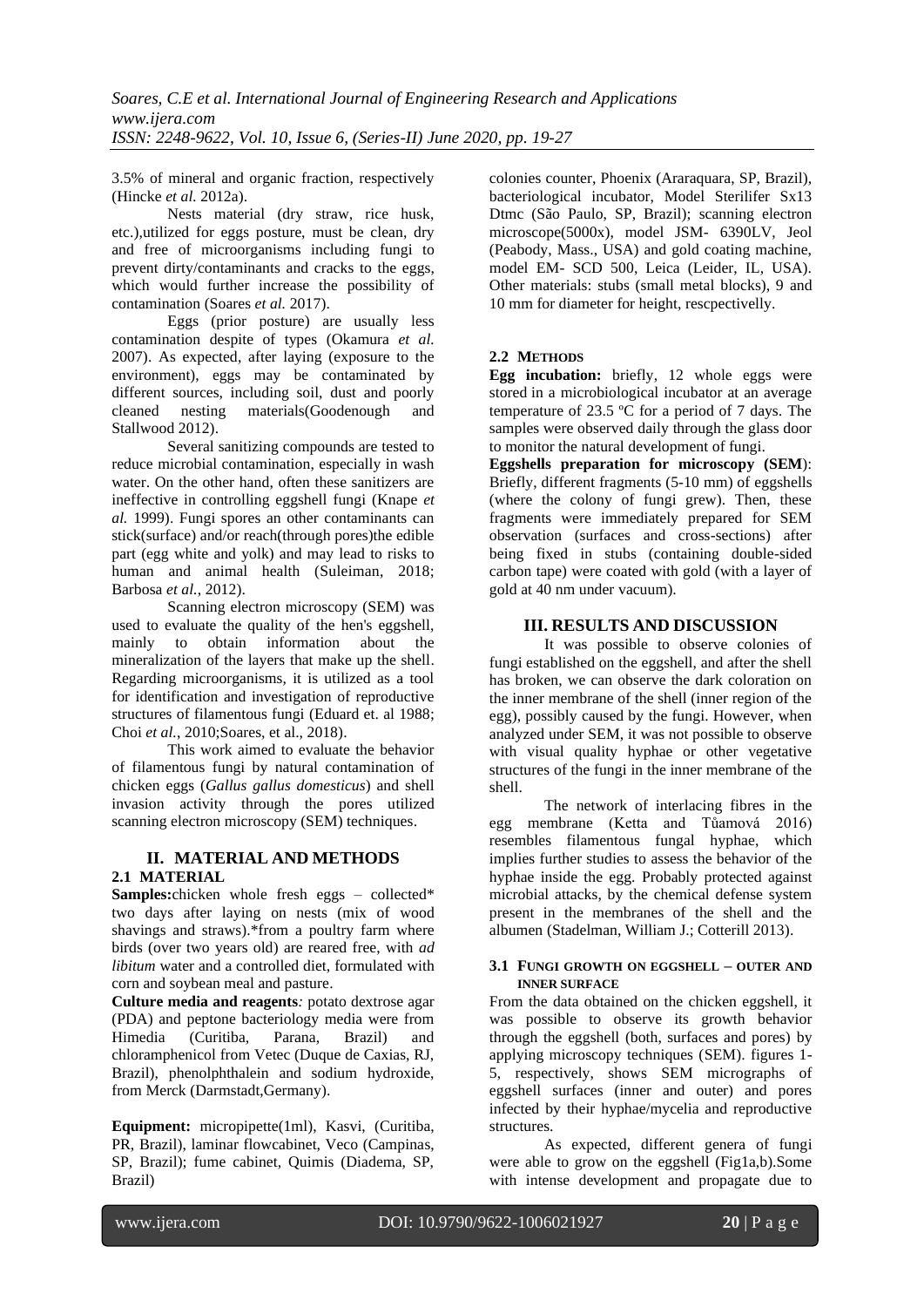temperature and humidity conditions and eggshell substrate (dos Santos *et al.* 2009).In the literature, fungi belonging to the genera: *Penicillium*, *Alternaria*, *Mucor*, *Rhizopus* sp. were reported by Szablewski and Tomczykin commercial fresh eggs shell. Authors implied that the contamination came from the storage conditions egg were exposed (Szablewski and Tomczyk, 2015)*.*

Fungal contamination often occurs in the nest, due to the substrate inserted to accommodate eggs and hens(Cumeras *et al.* 2016). The type of nest is often related to the fungal growth of eggs, nesting eggs in boxes exhibited less fungi growth than open cup nest eggs (Godard *et al.* 2007).



**Figure 1.** SEM micrographs of eggshell OUTER surfaces: (a) different genera and STRUCTURES of fungi on eggshells and (b) *Fusarium* natural growth and other conidia [150 -300x] -7 days incubation, 23,5ºC.

The propagation by *Fusarium* hyphae (mycelia) on the eggshell is relevant, as it increases the concern with the possible formation of its metabolites in the eggs, both in the external or internal region of the egg. Studies suggest that there may be bioaccumulation of mycotoxins from *Fusarium beauvericina* and *enniatins* in egg yolk (Jestoi *et al.* 2009).

Fungal genera, such as *Fusarium*, are able to grow on egg shells)(Tomczyk *et al.* 2018).. The study carried out by (Tomczyk *et al.*(2019)isolated toxigenic pathogenic species (*F.culmorum*) and (*F. equiseti*) and under controlled storage conditions (moisture: 35-95% and temperature: 8-25ºC). Fungi crossed through the shell and found ideal conditions to produce toxins. These conditions can favor storage or promote the development of fungi on the eggshell and compromise quality (Tomczyk *et al.* 2019).

The recommended consumption of eggs is around two weeks or refrigerated for 2 months, after which the eggs reduce the quality parameters (Feddern *et al.* 2017). Eggs stored for 40 days in ambient and humid conditions, showed internal contamination by fungi (dark coloration on the outer shell membrane), in addition to identifying two fungi species *Cladosporium macrocarpum* and *Botrytis cinereal* (Cumeras *et al.* 2016).

SEM micrographs show in the figures (2a,b) adhered to the inner region of the egg (outer shell membrane), the reproductive structures of the fungi (conidias and hyphae), respectively. The reduced proliferation may be related to the short storage period (7 days) or the defense system that albumen proteins have against organisms that can invade immediately before the structural changes in the shell membranes have been completed(Burley and Vadehra, 1989; Hincke *et al.* 2011).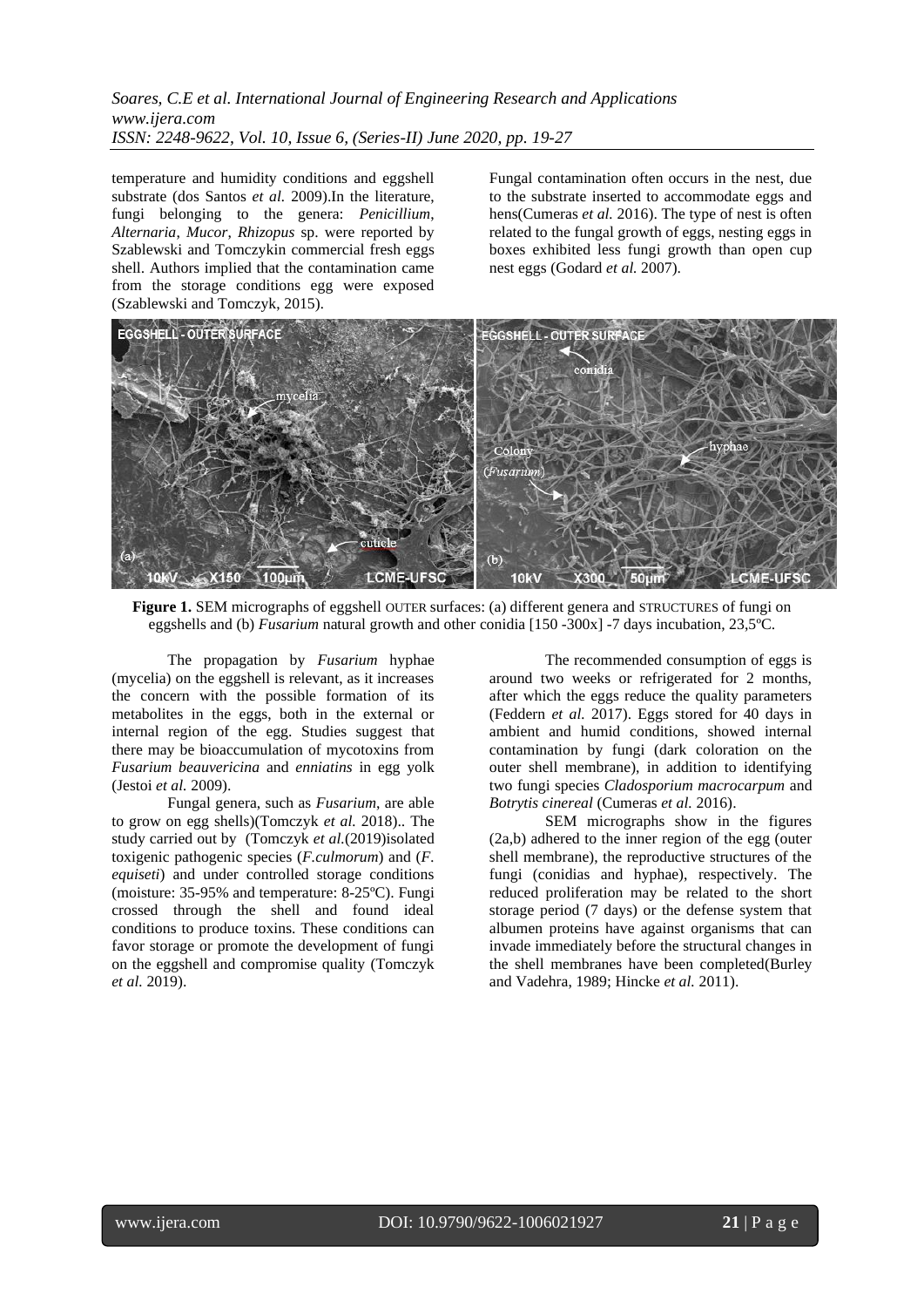

**Figure 2.** Eggshell INNER surface: (a) CONIDIAS adhered to the OUTER MEMBRANE [300x]and (b)presence of HYPHAE in the OUTER MEMBRANE of the eggshell [700x].

Tomczyk *et al.*, (2019)observed that after three weeks, regardless of storage conditions, fungi and significant reproductive growth on the eggshell surface were isolated and that the caged birds had lower concentrations of mycotoxins in the albumen.

The nests can contain conidia and contaminate the egg during the time it remains in the nest substrate (Andreatti Filho *et al*. 2009).Utilizing diets contaminated with Zearalenone, Dänicke *et al.* (2002) reported a loss in chicken performance. However, no residues were found in yolk, albumen and follicles greater (Dänicke *et al.* 2002).

#### **3.2 FILAMENTOUS FUNGI AND THEIR ACTION ON THE SHELL**

#### **Eggshell microstructures versus fungi development/transfer/propagation**

Chicken eggs have natural porosity that allows contamination by filament fungi in the environment and even after cleaning if improperly stored(Lacerda, 2011). However, hyphae can increase & pore diameter and developed over the canal to reach the albumen (egg edible part).

One of the first studies on the eggshell structures reported the presence of 7000 to 17000, and that in older mother eggs had a higher pore size

per egg area (cm<sup>2</sup>), inferring that egg quality (< pores numbers/ porosity/ impurities/passage versus safety) decreases with age (Tyler 1953, Barbosa *et al.* 2012).

It is important to know the living organisms in food, including fresh eggs. Through SEM, it is possible to identify insects, mites, fungal genera, and better observe reproductive structures, filamentous fungus genera such as *Aspergillus* and *Rhizopus*, in addition to their morphological differences and spore concentrations(Soares *et al*.2018,2019;Eduard, 1988; Da Cunha *et al.*, 2009).

Figure 3 shows colony development, dissemination and movement of filamentous fungi of the genera *Fusarium* sp. and *Curvularia* sp., where they find the pores and lodge. The fungal colony in figure 3a.1 is beginning to pore invasion, where there are no conidia, making it difficult to identify the genus. However, in previous figure 3.a2, we can see that a large amount of hyphae from inside the pores, indicating an ideal site for fungal development. We can also observe the presence of conidia, hyphae, with the growth of their extremities (sprout), which causes an increase in pore diameter when compared to the adjacent pore.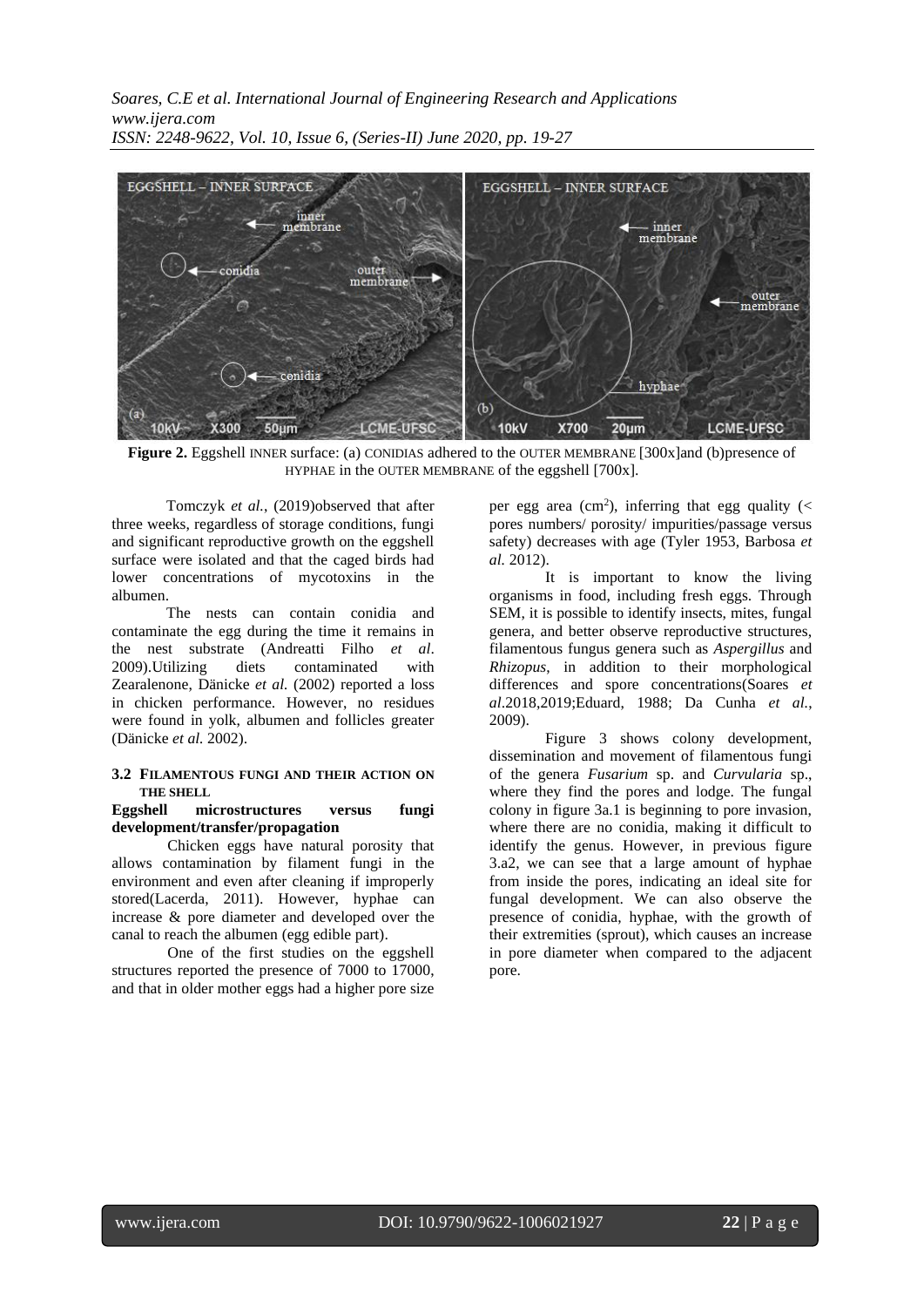

**Figure 3.** SEM micrographs of eggshell OUTER surface: (a) presence of fungi and their vegetative structures (MYCELIA and HYPHAE) inside the eggshell PORE [500x] and (b) difference in size between the pores and the presence of mycelia and CONIDIA adhered to the CUTICLE [600x].

In evaluating the microbiological quality of the shell, Village *et al.*, (2016) reported the presence of fungi pathogens of food origin. Fungi genera such as *Mucor* sp., *Rhizopus* sp., *Aspergillus* sp., *Fusarium* sp. and *Penicillium* sp., which constitutes a serious risk to consumer health

(Scussel et al. 2014). As we can see in figures 3a.1,2 there are at least 3 genera of fungi, *Fusarium*, *Curvularia* and *Aspergillus* sp. who have found an ideal place for their development(Venkatesh Babu *et al.* 2018).



**Figure 4.** Presence of filamentous fungi and the formation of colonies in the CUTICLE and PORES of EGGSHELLS SURFACE (a.1) fungi growth INSIDE and AROUND the pores [700x] (b) presence of THREE FUNGI GENERA and total PORE INVASION [1000x].

Even with their wide distribution in the environment, *Curvularia* filamentous fungal species associated with allergic syndrome, but uncommonly cause infection in humans, cause damage to grain crops(Kerbelker *et al.*, 2019;Hussaini *et al.*, 2007;Bheemanagouda et al, 2014).

Several studies highlight the importance of endophytic fungi with *Curvularia* sp as a source of bioactive secondary metabolites and their antimicrobial action(Avinash *et al.* 2015, Kaaniche *et al.* 2019).*Fusarium* can produce mycotoxins and contaminate both table and hatching eggs for chick production. Generally, foods that are highly

contaminated with mycotoxins (zearalenone, trichothecenes, fumonisins and deoxynivalenol) expose a serious risk to human and animal health(Scussel et al. 2018; Magan and Olsen, 2004; Asam, et al., 2017).

#### **3.3 CONTAMINATION BY FUNGI THROUGH PORE CANAL**

Previous micrographs show the outer region with the pores and cuticle, which plays an important role in preventing microbial penetration into the eggshell (Samiullah and Roberts 2014). However, the fungi were able to cross the shell through the pore canal and reach the eggs external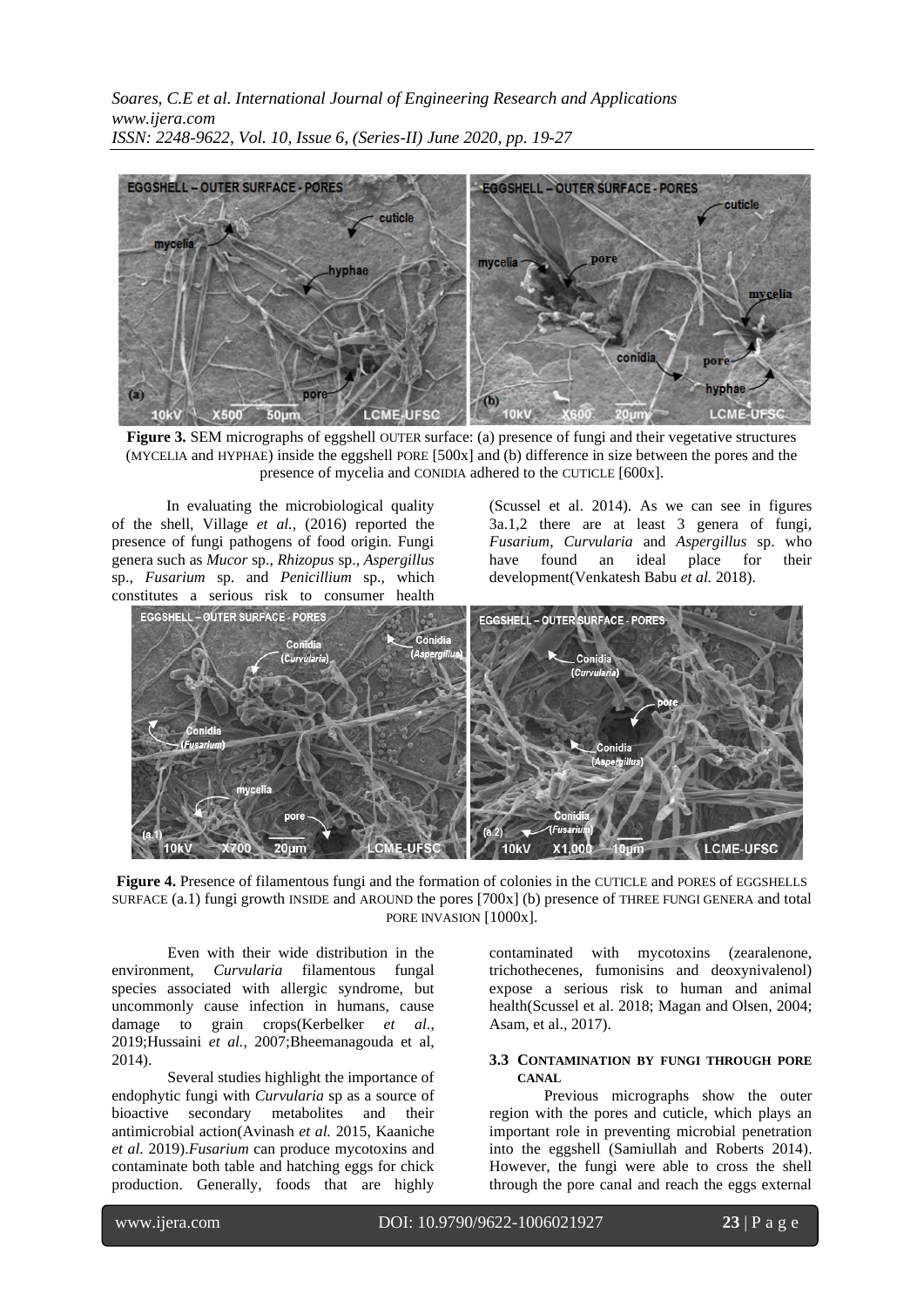membrane under conditions established by the experiment, simulating inadequate storage (Figure 5).

The pore canal was completely invaded by hyphae and easily crossed, reaching the interior of the egg (outer shell membrane), which has protein matrices as a natural defense system (Solomon *et al.* 1994).

The shell has 5 layers described from outer to inner (cuticle, vertical crystal layer, palisade, mammillary and shell membrane), the pores that allow the diffusion of metabolic gases and water vapor (Hincke *et al.* 2012b).

Figure 5.a,b it is possible to observe the layers of the eggshell where the fungi reach the inner membrane of the shell that shows a protrusion, which possibly triggered the natural defense mechanism of the egg that is present in the inner membrane of the shell (Mine *et al.* 2003). Higher magnification of the cuticle region and vertical crystal layer shows more clearly the behavior of the fungi in the pore canal, with formation of mycelia inside (Figure 5.c,d).



**Figure 5.** Scanning electron micrographs of the presence of filamentous fungi and the formation of colonies in the CUTICLE and PORES of EGGSHELL SSURFACE (a.1) PORE invasion and shell layers (a.2) fungal development to the outer membrane of the egg (b)hyphae and the formation of PROTRUSION in the inner membrane (c/d) BEHAVIOR of hyphae in the PORE CANAL [150 to 700x].

The quality or structure of the eggshell during the reproductive life of the chicken is influenced by the genetic constitution, feeding, climate, production environment and age (Nascimento *et al.* 1992). Mycotoxins produced by *Fusarium* sp as deoxynivalenol and zearalenone and aflatoxins by *Aspergillus flavus*, in addition to having an adverse effect on eggshell quality, may affect performance and immunity in broiler and broiler hens (Yegani et al., 2008;Devegowda and Ravikiran, 2008).

#### **IV. CONCLUSION**

It was possible to register / observe / show its invasion (the hyphae managed to cross through the pores of the eggshell and reach the inner membrane of the shell.

Another characteristic of the fungal invasion is the increase in the pore diameter, which further facilitates the internal contamination of the egg depending on the period of exposure to fungi.

Fungi of the genera *Fusarium* and *Curvularia* found ideal environmental conditions for their development. Circumstances of improper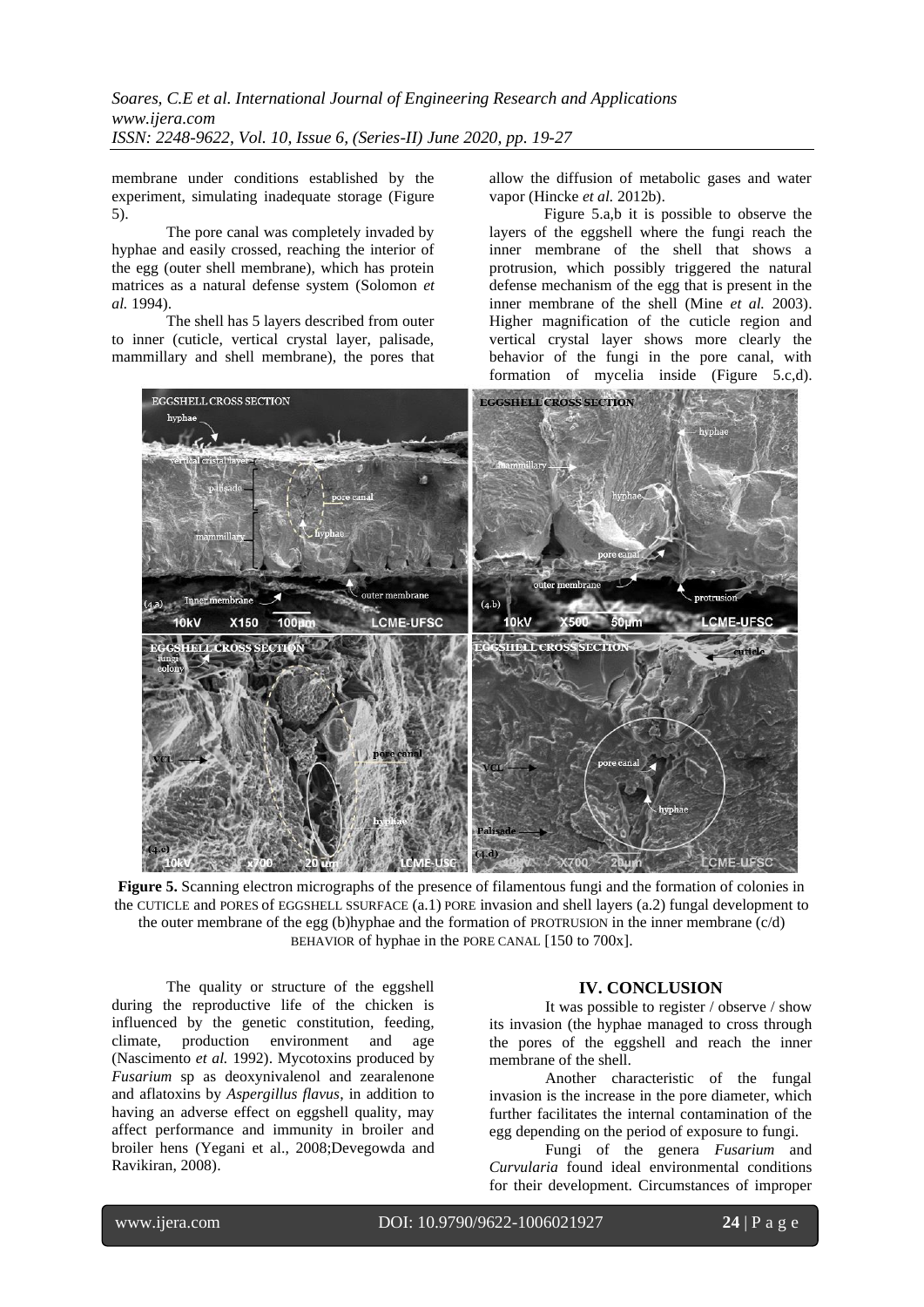egg storage that favor the growth of field toxigenic fungi can lead to contamination of the internal content of the eggs and compromise their quality / safety within a few days of exposure.

New research on decontaminants that do not leave toxic residues should be tested in nests and cages and in the egg storage room, as some regions have climatic conditions conducive to fungal development.

#### **ACKNOWLEDGMENTS**

This work was conducted during a scholarship supported by the International Cooperation Program CAPES/FAPESC at the Federal University of Santa Catarina. Financed by CAPES – Brazilian Federal Agency for Support and Evaluation of Graduate Education within the Ministry of Education of Brazil grant and the LCME / UFSC (Central Laboratory of Electron Microscopy for technical support.

### **REFERENCES**

- [1]. Scanes CG. (2007) The global importance of poultry. Poult Sci. 86:1057–8. https://doi.org/10.1093/ps/86.6.1057.
- [2]. Nys Y, Bain M, Van Immerseel F. (2011) Improving the safety and quality of eggs and egg products: Egg chemistry, production and consumption. 2011. https://doi.org/10.1533/9780857093912.
- [3]. ABPA. Relatório Anual da ABPA 2017. *Assoc. Bras. Proteina Anim.* 68.
- [4]. UEP. United Egg Producers, (2019). Facts & Stats: U.S. egg production and consumption continues to rise, as measured by the federal government and industry sources. [<https://unitedegg.com/facts-stats/>](https://unitedegg.com/facts-stats/)
- [5]. Zahoor-ul-Hassan (2011) Pathological Responses of Progeny of Hens Kept on Ochratoxin A Contaminated Feed. (University of Agriculture, Faisalabad, 2010).
- [6]. Zain, M. E. (2011) Impact of mycotoxins on humans and animals. *J. Saudi Chem. Soc.*15, 129–144.
- [7]. Dagostim, G, De Souza Maria, G, Alves Do Nascimento, AL. and Scussel, VM, (2015) *Degradação de Resíduos de Deltametrina em Grãos de Trigo (Triticum aestivum L.) por Ozônio Gasoso*.
- [8]. Scussel, VM. Aflatoxin and food safety: recent South American perspectives*. JournalToxicology*, 179-216, 2004.
- [9]. Morgulis. MSF, Spinosa, HS. (2005) Antimicrobianos: Desinfetantes. 1. ed. São Paulo: ROCA, Farmacologia aplicada à avicultura. 2005. 106p.
- [10]. Figueiredo, TC, (2008) Características físico-química e microbiológica aminas bioativas em ovos de consumo. (Universidade Federal de Minas Gerais, 2008).
- [11]. Clímaco, WL (2018)*.*Eggshell microbiology and quality of hatching eggs subjected to different sanitizing procedures. *Pesqui. Agropecu. Bras.***53**, 1177–1183.
- [12]. Hincke MT, Nys Y, Gautron J, Mann K, Rodriguez-Navarro AB, McKee MD. The eggshell: Structure, composition and mineralization. Front Biosci 2012;17:1266– 80. https://doi.org/10.2741/3985.
- [13]. Soares CE da S, Martins CS, Maria GS, Scussel VM. Fungos de armazenagem e micotoxinas em dieta para ovinos (Ovis aries L.): Estudo de caso. Pubvet 2017;11:1210–9. https://doi.org/10.22256/pubvet.v11n12.121 0-1219.
- [14]. Okamura, M, Tachizaki, H, Kubo, T, Kikuchi, S, Suzuki, A., Takehara, K, and Nakamura, M, (2007) Comparative evaluation of a bivalent killed Salmonella vaccine to prevent egg contamination with Salmonella enterica serovars *Enteritidis, Typhimurium, and Gallinarum biovar Pullorum*, using 4 different challenge models. *Vaccine*, 25 (25), 4837–4844.
- [15]. Goodenough AE, Stallwood B. (2012) Differences in Culturable Microbial Communities in Bird Nestboxes According to Orientation and Influences on Offspring Quality in Great Tits *(Parus major*). Microb Ecol 2012:63:986–95. https://doi.org/10.1007/s00248-011-9992-7.
- [16]. Knape KD, Carey JB, Burgess RP, Kwon YM, Ricke SC (1999) Comparison of chlorine with an iodine-based compound on eggshell surface microbial populations in a commercial egg washer. J Food Safety;19:185–94. https://doi.org/10.1111/j.1745- 4565.1999.tb00244.x.
- [17]. Suleiman, E and Suleiman, N, (2018) Fungal Contamination of Table Eggs Sold in Khartoum State, Sudan. *Advances in Research*, 14 (4), 1–6.
- [18]. Barbosa, VM, Pompeu, MA, Nelson, DL., Cunha, CE., Cardoso, DM., and Cardeal, PC., (2012) Avaliação da qualidade da casca dos ovos provenientes de matrizes pesadas com diferentes idades. *Arquivos Brasileiros de Medicina Veterinária e Zootecnia*, 64 (4), 1036–1044
- [19]. Eduard, W., Johansen, V., and Bruun, R., 1988. Identification and quantification of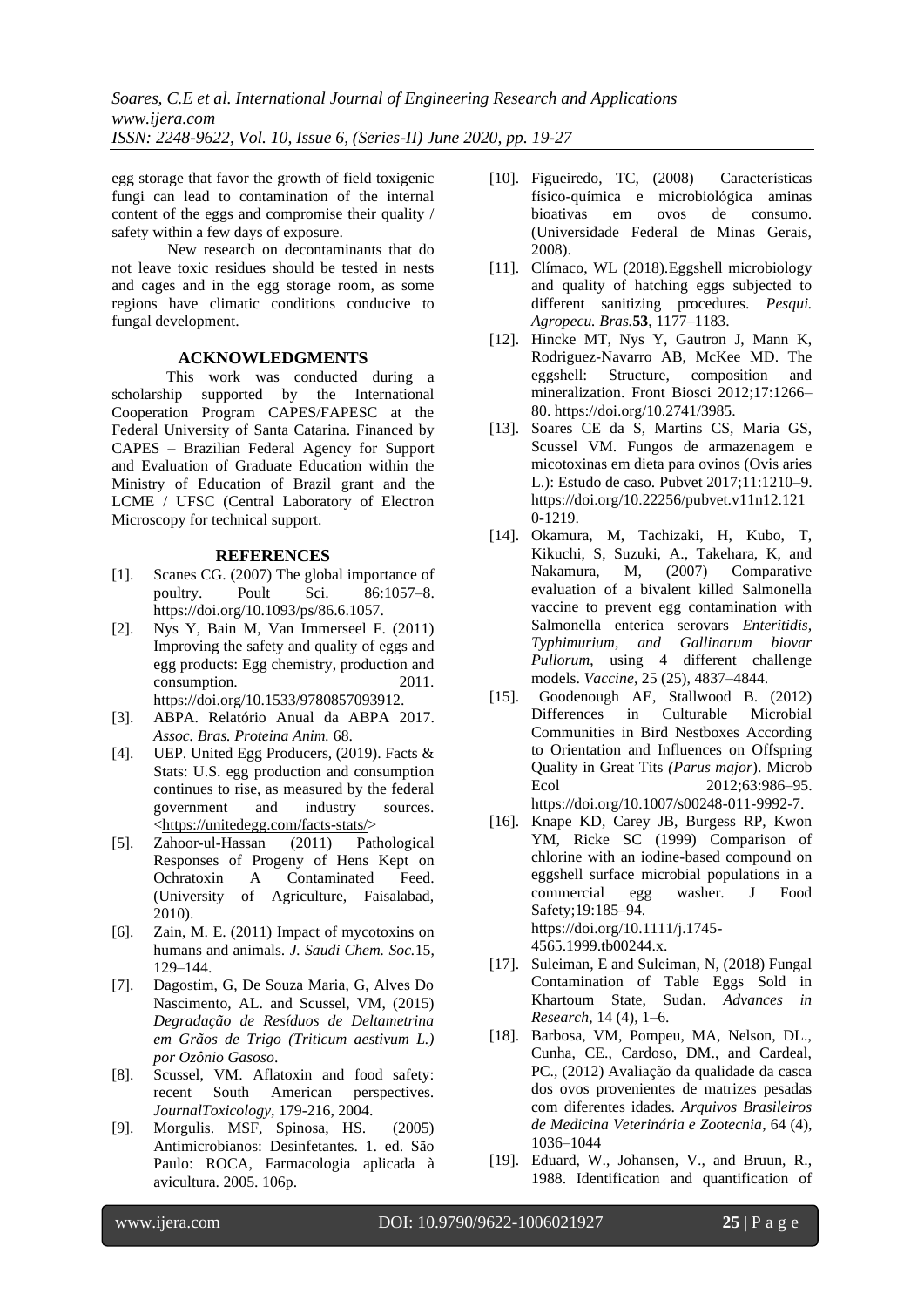mould spores by scanning electron microscopy (Sem): Analysis of filter samples collected in norwegian saw mills. *Annals of Occupational Hygiene*, 32 (inhaled\_particles\_VI), 447–455.

- [20]. Choi, S, Kim, S, Shin, JY, Kim, M., and Kim, JH, (2015) Development and verification for analysis of pesticides in eggs and egg products using QuEChERS and LC-MS/MS. *Food Chemistry*, 173, 1236–1242.
- [21]. Ketta M, Tůamová E. Eggshell structure, measurements, and quality-affecting factors in laying hens: A review. CzechAnim Sci 2016;61:299–309.

https://doi.org/10.17221/46/2015-CJAS.

- [22]. Stadelman, William J.; Cotterill OJ. Egg science and technology. Fourth. New York,: The Howorth Press; 2013.
- [23]. dos Santos MSV, Espíndola GB, Lôbo RNB, Freitas ER, Guerra JLL, Santos ABE. Efeito da temperatura e estocagem em ovos. Cienc e Tecnol Aliment 2009;29:513–7. https://doi.org/10.1590/s0101- 20612009000300009.
- [24]. Szablewski, T L and Tomczyk, (2015) Characteristics of isolated fungal microflora from the content of consumption eggs. *Apar. Bad. Dydakt*, 1, 8–11.
- [25]. Cumeras R, Aksenov AA, Pasamontes A, Fung AG, Cianchetta AN, Doan H, et al. Identification of fungal metabolites from inside Gallus gallus domesticus eggshells by non-invasively detecting volatile organic compounds (VOCs). Anal Bioanal Chem 2016;408:6649–58. https://doi.org/10.1007/s00216-016-9778-3.
- [26]. Godard RD, Wilson CM, Frick JW, Siegel PB, Bowers BB, Godard RD, (2007) The effects of exposure and microbes on hatchability of eggs in open-cup and cavity nestsJ Avian Biol 2007:709–17. https://doi.org/10.1111/j.2007.0908-
- 8857.04052.x. [27]. Jestoi M, Rokka M, Järvenpää E, Peltonen K. (2009) Determination of Fusarium mycotoxins beauvericin and enniatins (A, A1, B, B1) in eggs of laying hens using liquid chromatography-tandem mass spectrometry (LC-MS/MS). Food Chem;115:1120–7. https://doi.org/10.1016/j.foodchem.2008.12. 105.
- [28]. Tomczyk Ł, Szablewski T, Stuper-Szablewska K, Nowaczewski S, Cegielska-Radziejewska R. The influence of the conditions of acquisition and storage of table eggs on changes in their quality and the

presence of mycobiota and Fusarium mycotoxins. Poult Sci 2019;98:2964–71. https://doi.org/10.3382/ps/pez156.

- [29]. Feddern V, Prá MC De, Mores R, Nicoloso R da S, Coldebella A, Abreu PG de. Egg quality assessment at different storage conditions, seasons and laying hen strains (2017) Ciência e Agrotecnologia 2017;41:322–33. https://doi.org/10.1590/1413- 70542017413002317.
- [30]. Burley, RW and Vadehra, DV. (1989). The egg shell and shell membranes: properties and synthesis. *The Avian Egg, Chemistry and Biology. John Wiley, New York*, 25-64.
- [31]. Hincke, M, Gautron, J, Rodriguez-Navarro, AB, and McKee, MD, (2011). The eggshell: Structure and protective function. Improving the Safety and Quality of Eggs and Egg Products: Egg Chemistry, Production and Consumption. Woodhead Publishing Limited.
- [32]. Andreatti Filho R.L. 2009. Enfermidades micóticas. In: Berchieri Jr. A., Silva E.N., Di Fábio J., Sesti L. & Zuanaze M.A.F. (Eds). Doenças das Aves. 2.ed. Campinas: FACTA, pp. 805-818.
- [33]. Dänicke S, Ueberschär KH, Halle I, Matthes S, Valenta H, Flachowsky G. Effect of addition of a detoxifying agent to laying hen diets containing uncontaminated or Fusarium toxin-contaminated maize on performance of hens and on carryover of zearalenone. Poult Sci 2002;81:1671–80. https://doi.org/10.1093/ps/81.11.1671.
- [34]. Lacerda, MJR. Sanitização e refrigeração de ovos de codornas comerciais contaminados experimentalmente por *Salmonella typhimurium*. 2011. Dissertação (Mestrado em Ciência Animal) – Faculdade de Medicina Veterinária e Zootecnia, Universidade Federal de Goiás, Goiânia
- [35]. Tyler, C., 1953. Studies on egg shells. II.— A method for marking and counting pores. *Journal of the Science of Food and Agriculture*, 4 (6), 266–272.
- [36]. Soares, CE, Maiorka, A, Dahlke, F, and Scussel, VM (2019) Scanning Electron Microscopy of Macrofauna Isolated From Poultry Litter : No Pesticide Treated. *Journal of Engineering (IOSRJEN)*, 09 (9), 82–91.
- [37]. Da Cunha, M.M.L., Dos Santos, L.P.B., Dornelas-Ribeiro, M., Vermelho, A.B., and Rozental, S., 2009. Identification, antifungal susceptibility and scanning electron microscopy of a keratinolytic strain of